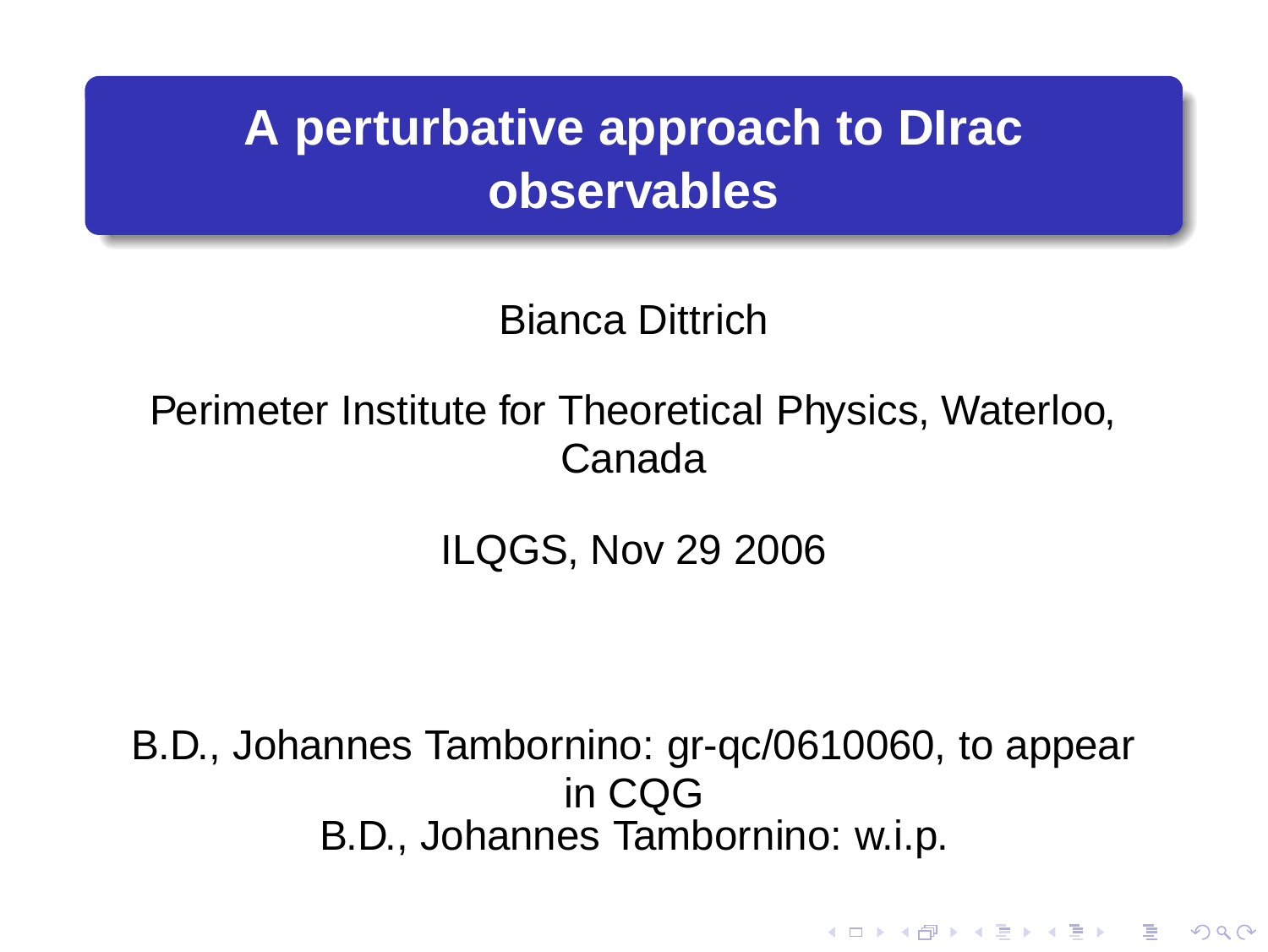## **Introduction**

- What are the observables in a theory of quantum gravity?
- How can we construct these observables?
- tremendously difficult: Dirac observables have to include an infinite number of spatial derivatives (Torre 93)
- resort: approximation? (Gambini, Pullin 00)
- can also be used to address conceptual issues:
- Can we approximate the (local) observables of standard field theory? Will these observables have a local Poisson algebra?
- suggest an expansion around a fixed background/phase space point
- deviations from standard field observables could result in fundamental uncertainties for quantum gravity observables (Giddings, Marolf, Hartle 05).
- How does the choice of time/clocks influence the interpretation?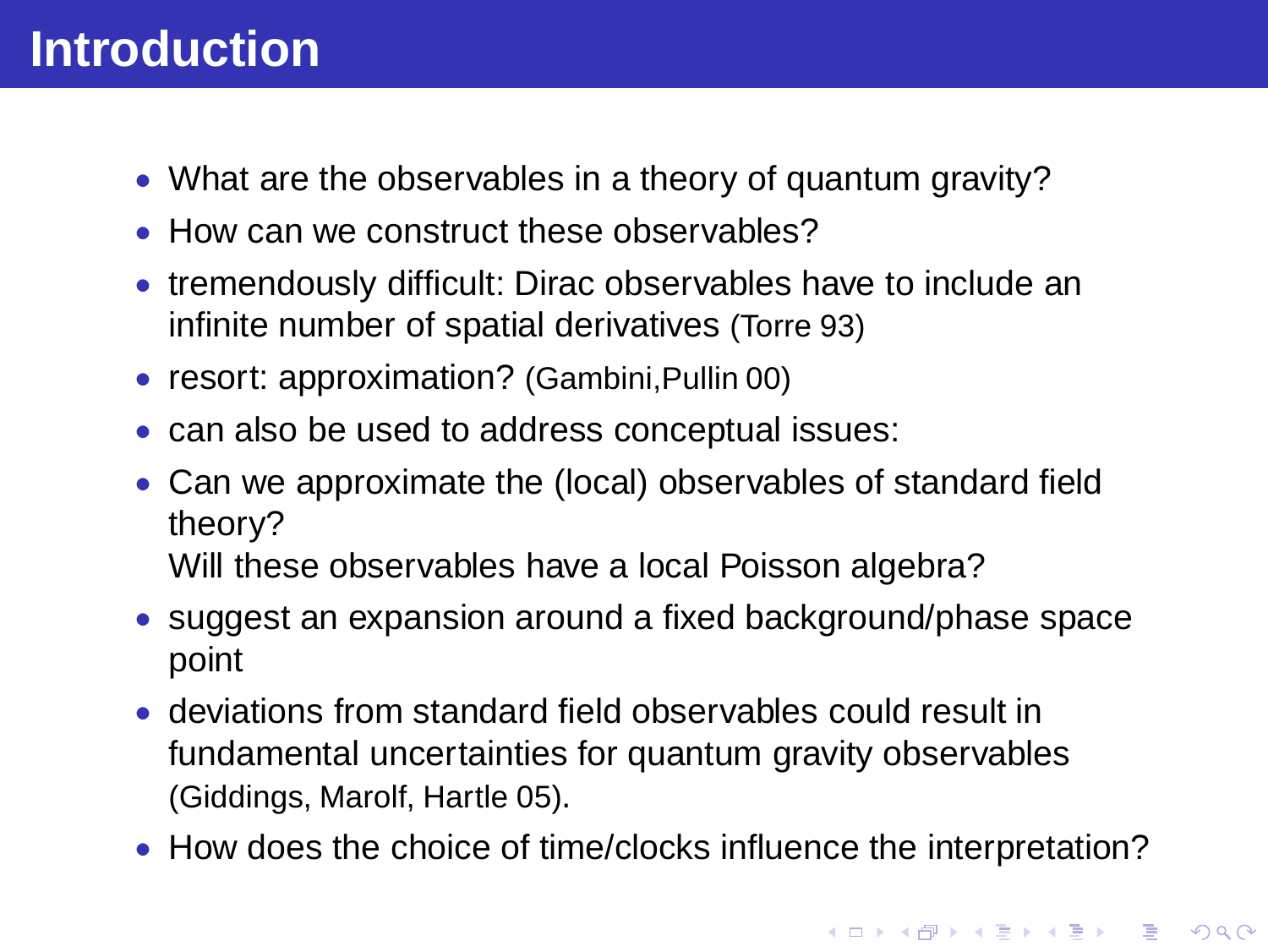#### **Overview**

- **1.** Approximate Dirac observables
- **2.** Application to General Relativity
- **3.** Interpretation in terms of propagators and interaction processes

**KORK ERKERKERKERKER** 

- **4.** Scalar field coupled to gravity
- **5.** Commutator algebra of fields: How does the choice of clock variables matter?
- **6.** Outlook and summary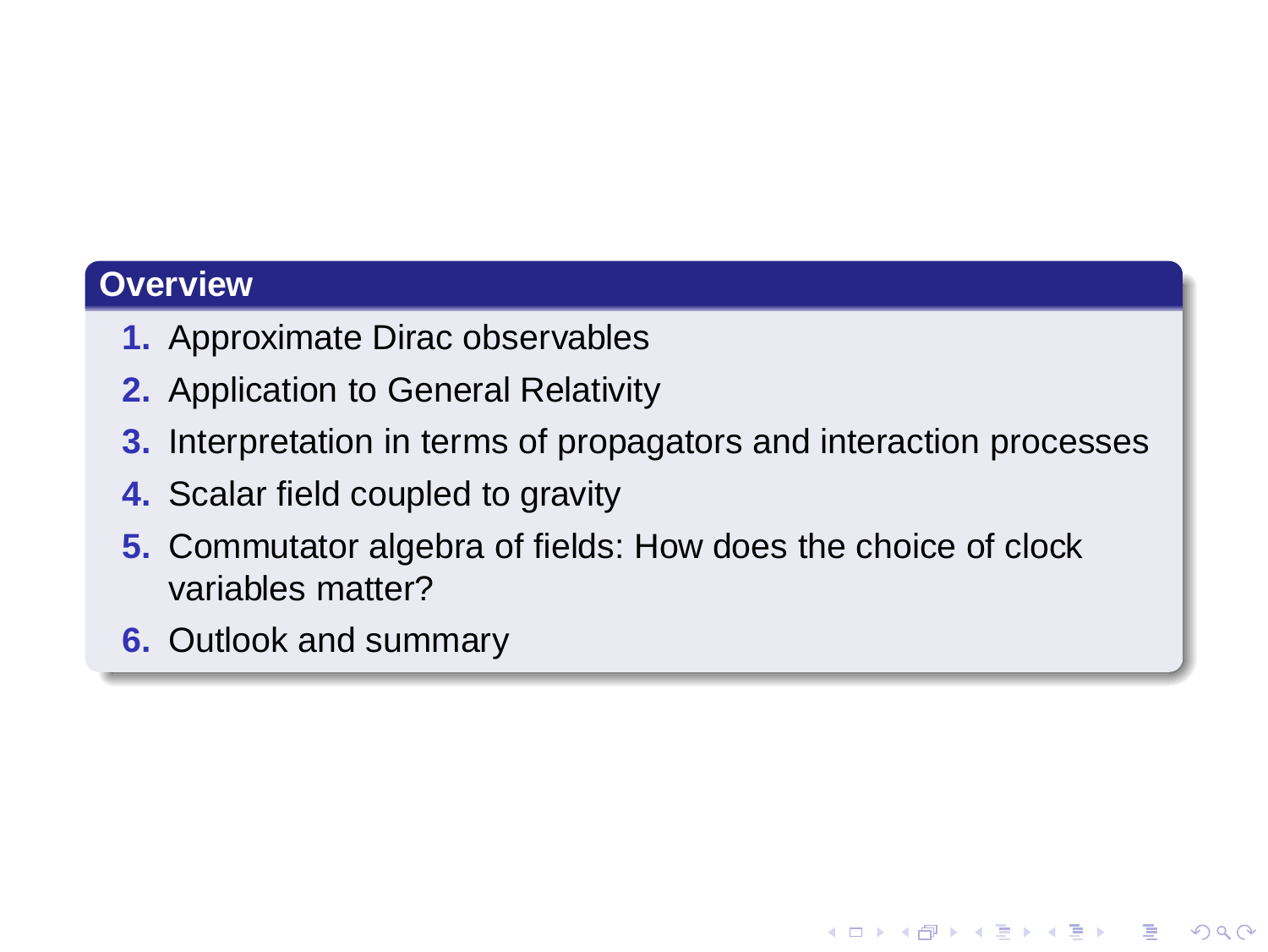- $X_0$  "background" phase space point on constraint hypersurface
- introduce fluctuations  $x = X X_0$  around background; consider  $x^a$  as first order quantities
- notation: for a phase space function  $q$

$$
\stackrel{(m)}{=} g \quad \text{all terms of order } m \text{ in } g
$$
\n
$$
\stackrel{[m]}{=} g \quad \text{all terms of order} \le m \text{ in } g
$$
\n
$$
\stackrel{(m+)}{=} g \quad \text{all terms of order} > m \text{ in } g
$$

• expand (first class) constraints  $C_j = \sum \binom{m}{C_j}$ , start with first  $m=1$ 

order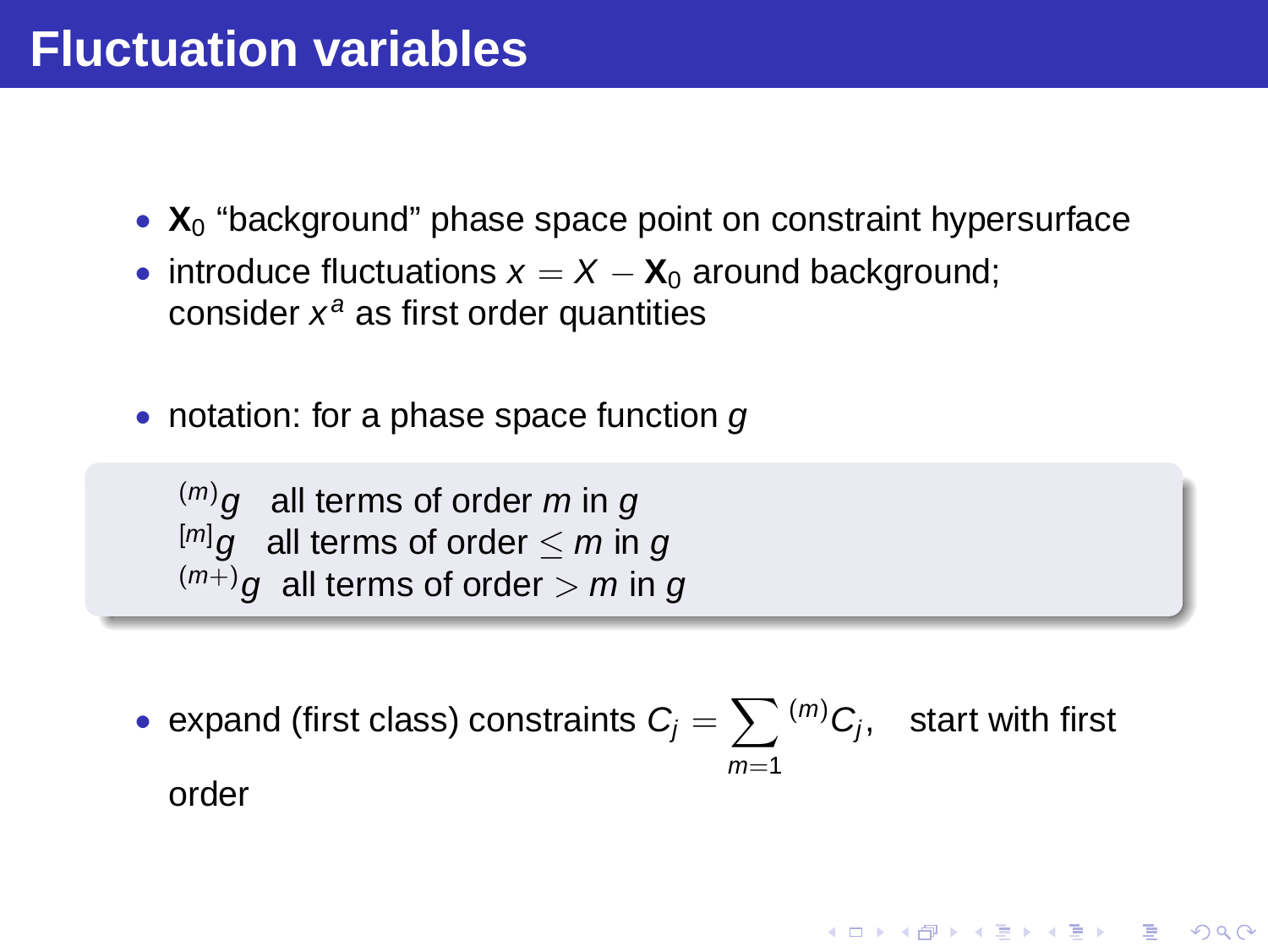## **Approximate Dirac observables**

F Dirac observable  $\Rightarrow$  {F, C<sub>i</sub>}  $\simeq$  0 for all constraints C<sub>i</sub>

truncate  $F$  to terms up to the  $m$ -th order  $\Rightarrow$  $[\Gamma^{[m]}F, \ C_j \} = \{F, C_j\} - \{(^{(m+)}F, C_j\} \simeq {\cal O}(m)$ 

#### **Definition**

An approximate Dirac observable of  $m$ -th order commutes with the constraints up to terms of order m.

- concept is generalizable to perturbation in parameters or perturbations around (solvable) sectors of the theory
- first order Dirac observables coincide with observables of linearized theory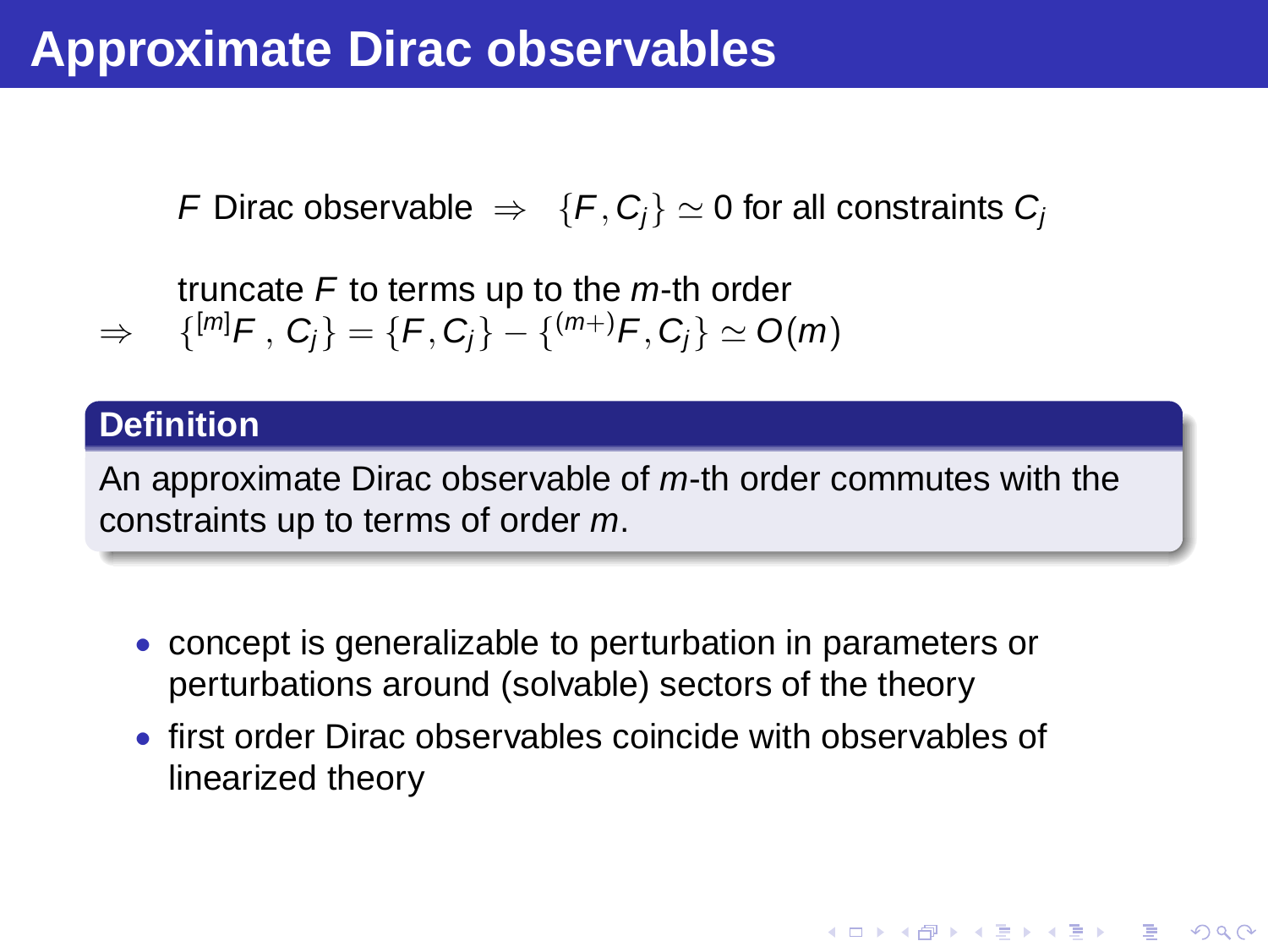**Problem:** higher order constraints  $[m]$   $C_i$  do not form an algebra; cannot find invariants under  $[m]$  C<sub>i</sub>

- 
- **Here:** use formalism of partial and complete observables (Rovelli 02, BD 04)
	- in particular the series expansion for complete observables (BD 04)
	- truncate this series to terms of order  $\leq m$
	- series restricts to finitely many terms and is a Dirac observable of m-th order
	- moreover complete observables have a (dynamical) interpretation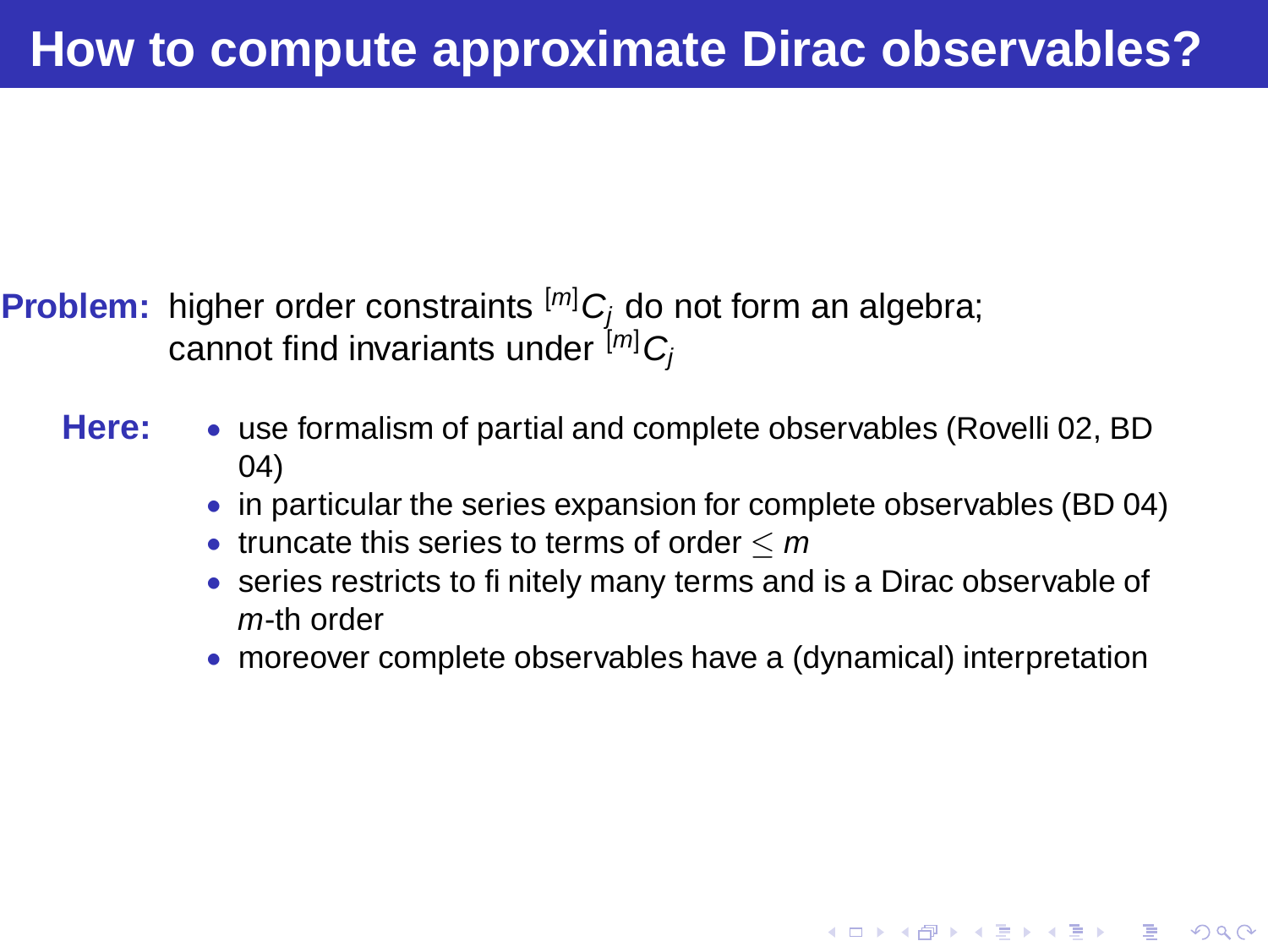Complete observables can be understood as gauge invariant extensions: Choose a (parameter dependend) gauge  $\mathcal{T}^{\mathcal{K}}=\tau^{\mathcal{K}}.$ 

 $\textbf{Complete Observable F}_{\left[f;\text{ }T\right]}(\tau)$  associated to a phase space function  $f$ :

- restricts to  $f$  on the gauge surface:  $\mathbf{F}_{\left[f;\ \mathcal{T}\right]}(\tau)\left[\mathcal{T}^{\mathcal{M}}=\tau^{\mathcal{M}}\right\} \cong \mathcal{V}$
- $\bullet \text{ is constant along the gauge orbits: } \{\, \mathsf{F}_{\left[ f; \; T \right]}(\tau) \, , \, \textcolor{black}{C_{j}} \, \} \simeq 0$
- interpretation: gives the value of f at the moment at which  $T^M = \tau^M$ . The  $T^M$  are called clock variables.

KID K@ KKEX KEX E 1090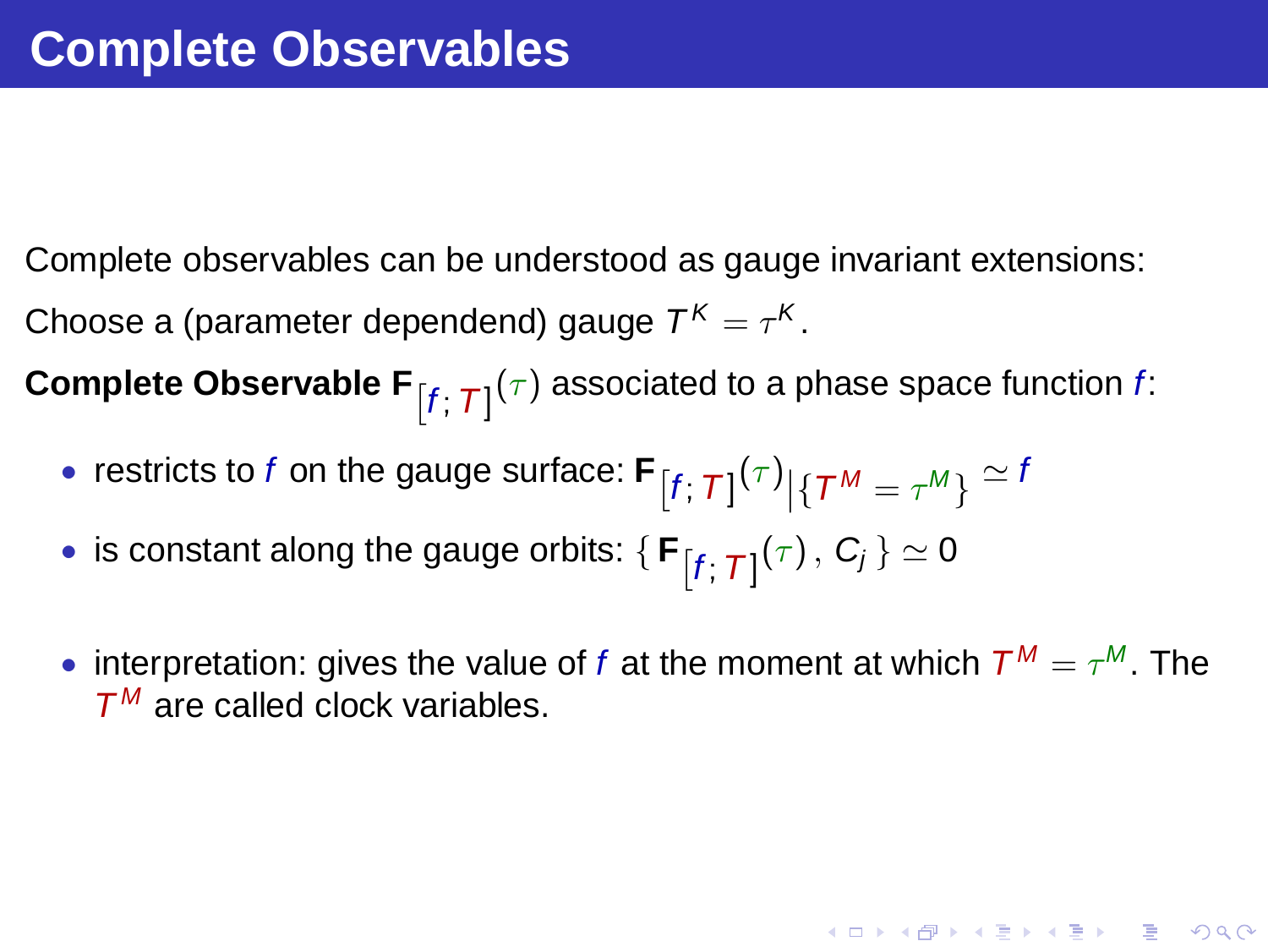#### **Power Series for Complete Observables**

To compute complete observables introduce a new basis of the constraints:

$$
\tilde{C}_K = C_j (A^{-1})_K^j \quad \text{with} \quad A_j^K = \{T^K, C_j\}
$$

 $\Rightarrow$   $\tilde{C}_M$  acts as derivatives in  $\mathcal{T}^{\mathcal{K}}$ –diretion:  $\ \{\mathcal{T}^{\mathcal{K}},\tilde{C}_M\}\simeq\{\mathcal{T}^{\mathcal{K}},C_j\}(A^{-1})_M^j=\delta_{M}^{\mathcal{K}}$  $\Rightarrow \ \{ \tilde{C}_K \}$  'weakly Abelian' i.e.  $\{ \tilde{C}_K, \tilde{C}_M \} = O(C^2)$ 

Taylor expansion of the complete observable away from gauge surface:

$$
\mathbf{F}_{\left[f;\; T\right]}(\tau) \simeq \sum_{r=0}^{\infty} \frac{1}{r!} \left\{ \cdots \left\{ f, \tilde{C}_{K_1} \right\}, \cdots \right\} \tilde{C}_{K_r} \left\} \left( \tau^{K_1} - T^{K_1} \right) \cdots \left( \tau^{K_r} - T^{K_r} \right) \right.
$$

satisfies

$$
\mathbf{F}[f;T]^{(\tau)}|\{T^M=\tau^M\}\simeq f\qquad\text{and}\qquad \{\mathbf{F}[f;T]^{(\tau)},\,\tilde{\mathbf{C}}_K\}\simeq 0
$$

Power series in  $(\tau^K - T^K) \, \Rightarrow$  for  $\tau^K = T^K(X_0) \Rightarrow$  power series in fluctuations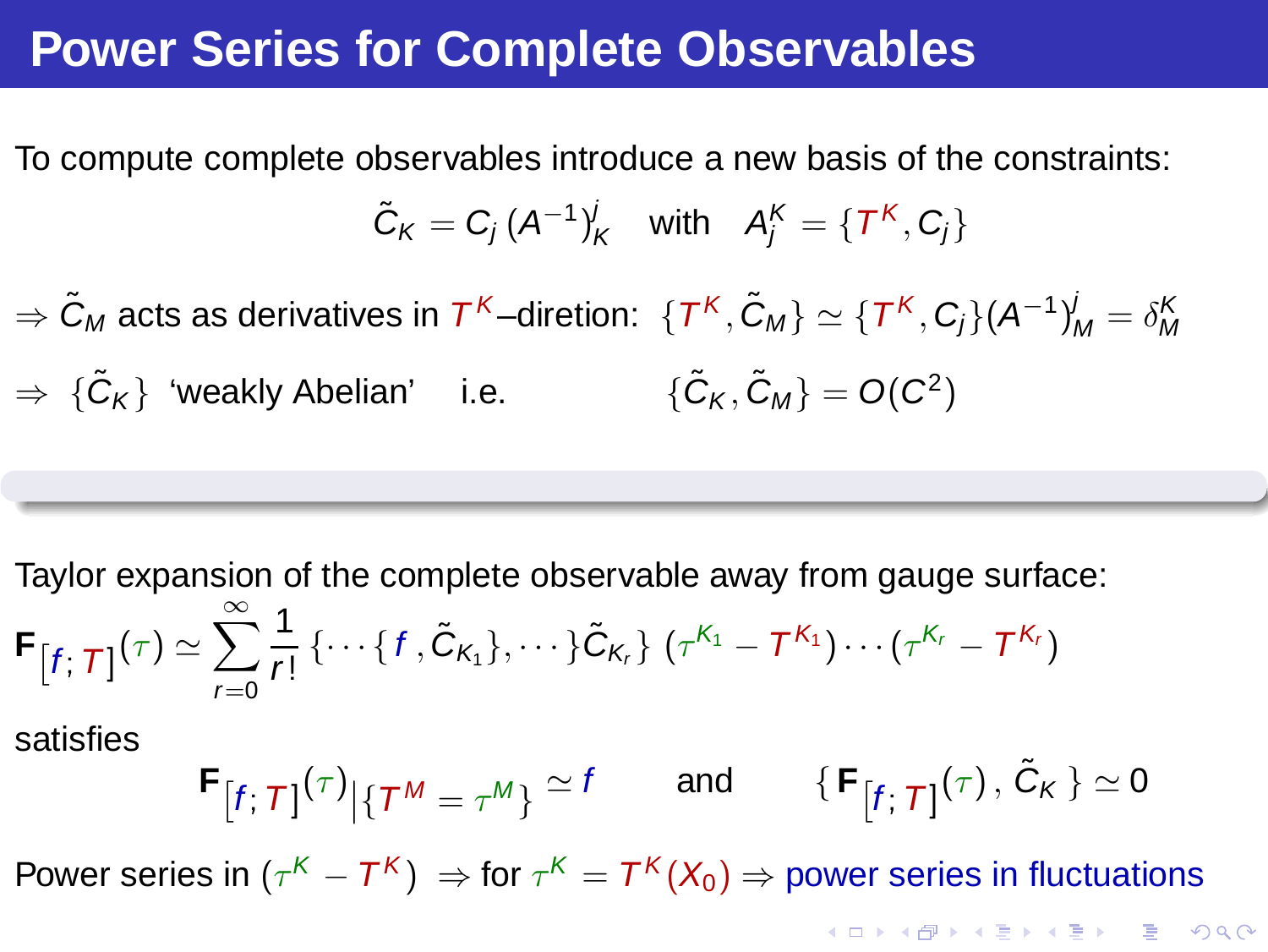### **Approximate complete observables**

Choose  $\tau^{\mathcal{K}}=\mathcal{T}^{\mathcal{K}}(X_0)\quad\Rightarrow\quad (\tau^{\mathcal{K}}-\mathcal{T}^{\mathcal{K}})$  at least first order For f first order

$$
[m] \mathbf{F}_{[f; T]}(\tau) \simeq \sum_{r=0}^{m} \frac{1}{r!} \{ \cdots \{ f, [m] \tilde{C}_{K_1} \}, \cdots \}^{[m-r+1]} \tilde{C}_{K_r} \} (\tau^{K_1} - T^{K_1}) \cdots (\tau^{K_r} - T^{K_r})
$$

#### Only finitely many terms!

- Convergence for  $m \to \infty$  will depend on "quality" of clock variables.
- If there exist a "perfect" set of clock variables, then:
- There exists an exact Dirac observable that coincides with the approximate complete observable of order m (with respect to another set of clock variables) modulo terms of order  $(m + 1)$ .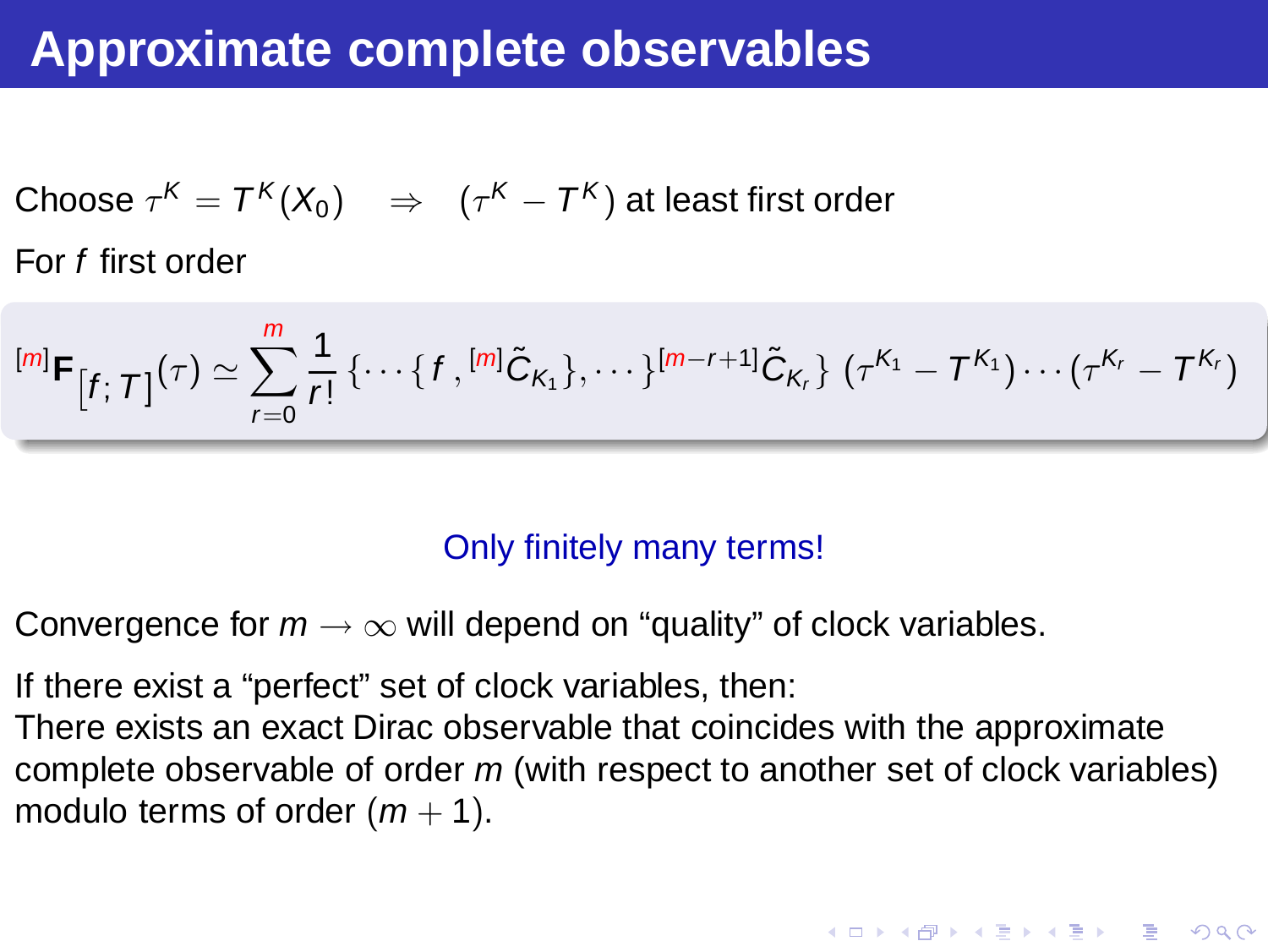## **Application to General Relativity**

(complex) connection variables:  $A_a^j = \Gamma_a^j + \beta K_a^j$ ,  $E^b{}_k$  where  $\beta = i/2$  ${A_a^j(\sigma),E^b}_k(\sigma')\} = \kappa \delta^a_b \delta^j_k \delta(\sigma,\sigma')$ 

Minkowski background  $X_0 = (\mathbf{A}_a^j = 0, \, \mathbf{E}^b{}_k = \beta^{-1} \delta^b_k)$ k fluctuation variables  $a_a{}^b := A_a{}^j {\sf E}^b{}_j$   ${\sf e}^c{}_d = (E^c{}_k - {\sf E}^c{}_k) {\sf E}^k{}_a$ 

first order of the constraints

$$
\begin{array}{rcl}\n^{(1)}G_b & = & \kappa^{-1}(\partial_a \, \frac{(LT + LL)}{B} \mathbf{e}^a{}_b + \beta \epsilon_{bcd} \, \frac{(LT + TL + AT)}{B} \mathbf{a}^{dc}) \\
^{(1)}V_a & = & \kappa^{-1}(\partial_a \, \frac{7}{4} \mathbf{a}_b^b - \partial_c \, \frac{TL}{4} \mathbf{a}_a^c) \\
^{(1)}C & = & \kappa^{-1}(2\beta \epsilon^{abd} \partial_a \, \frac{AT}{4} \mathbf{a}_{bd})\n\end{array}\n\tag{Gauß}
$$
\nscalar

LL left and right long. mode

- $T$  transv. trace part mode
- AT antisym. transv. mode
- LT left long. right transv. modes TL left transv. right long. modes
- STT symm. transv. trace–free modes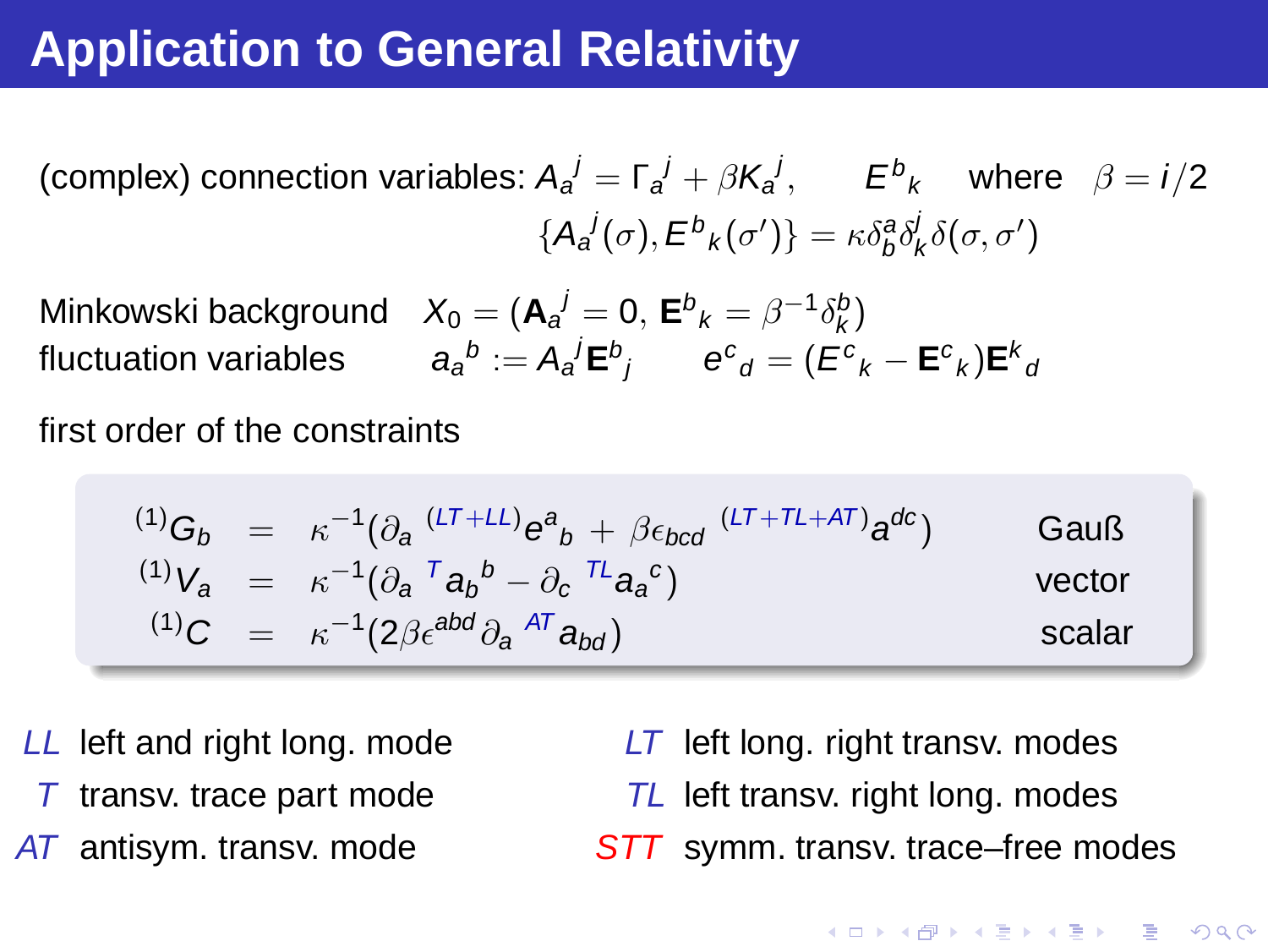### **ADM clock variables**

For every constraint  $\pmb{C}_j(\sigma)$  we have to choose a clock variable  $\mathcal{T}^{\mathcal{K}}(\sigma').$ Convenient:  $^{(0)}A_{j}^{\mathcal{K}}(\sigma,\sigma'):= {}^{(0)}\{\, \mathcal{T}^{\mathcal{K}}(\sigma), \mathbf{C}_{j}(\sigma') \} = \delta^{\mathcal{K}}_{j}\delta(\sigma,\sigma')$ 

In ADM variables (ADM 62): vector:  $(LT + T_L)$ , LL mode of the 3-metric scalar: T mode of the momentum

In connection variables:

$$
\begin{array}{rcl}\n\mathbf{G} \mathbf{T}^{a} & = & \beta^{-1} \epsilon^{a}{}_{bc} \, {}^{LT} \mathbf{e}^{bc} - \Delta^{-1} (\partial^{a} \, {}^{LL} \mathbf{a}^{b}{}_{b} + \frac{1}{2} \partial^{a} \, {}^{T} \mathbf{a}^{b}{}_{b}) \\
\mathbf{V} \mathbf{T}^{a} & = & \Delta^{-1} (-\partial_{b} \, {}^{LT} \mathbf{e}^{ba} - \partial_{b} \, {}^{TL} \mathbf{e}^{ab} + \frac{1}{2} \partial^{a} \, {}^{T} \mathbf{e}^{b}{}_{b}) - \frac{1}{2} \partial^{a} \, {}^{LL} \mathbf{e}^{b}{}_{b}) \\
\mathbf{C} \mathbf{T} & = & (4\beta)^{-1} \Delta^{-1} (\epsilon_{cab} \partial^{c} \, {}^{AT} \mathbf{e}^{ab} + \beta (\, {}^{T} \mathbf{a}^{b}{}_{b} + 2 \, {}^{LL} \mathbf{a}^{b}{}_{b}))\n\end{array}
$$

satisfy  $\{T^{\mathsf{K}}(\sigma)\,,\,{}^{(1)}\mathsf{C}_j(\sigma')\}=\delta^{\mathsf{K}}_j\,\delta(\sigma,\sigma')$ 

Interpratation: Metric is in a coordinate system which is as near to the Cartesian one as possible (Kuchař 1970). First order lapse and shift functions vanish on gauge and constraint surface.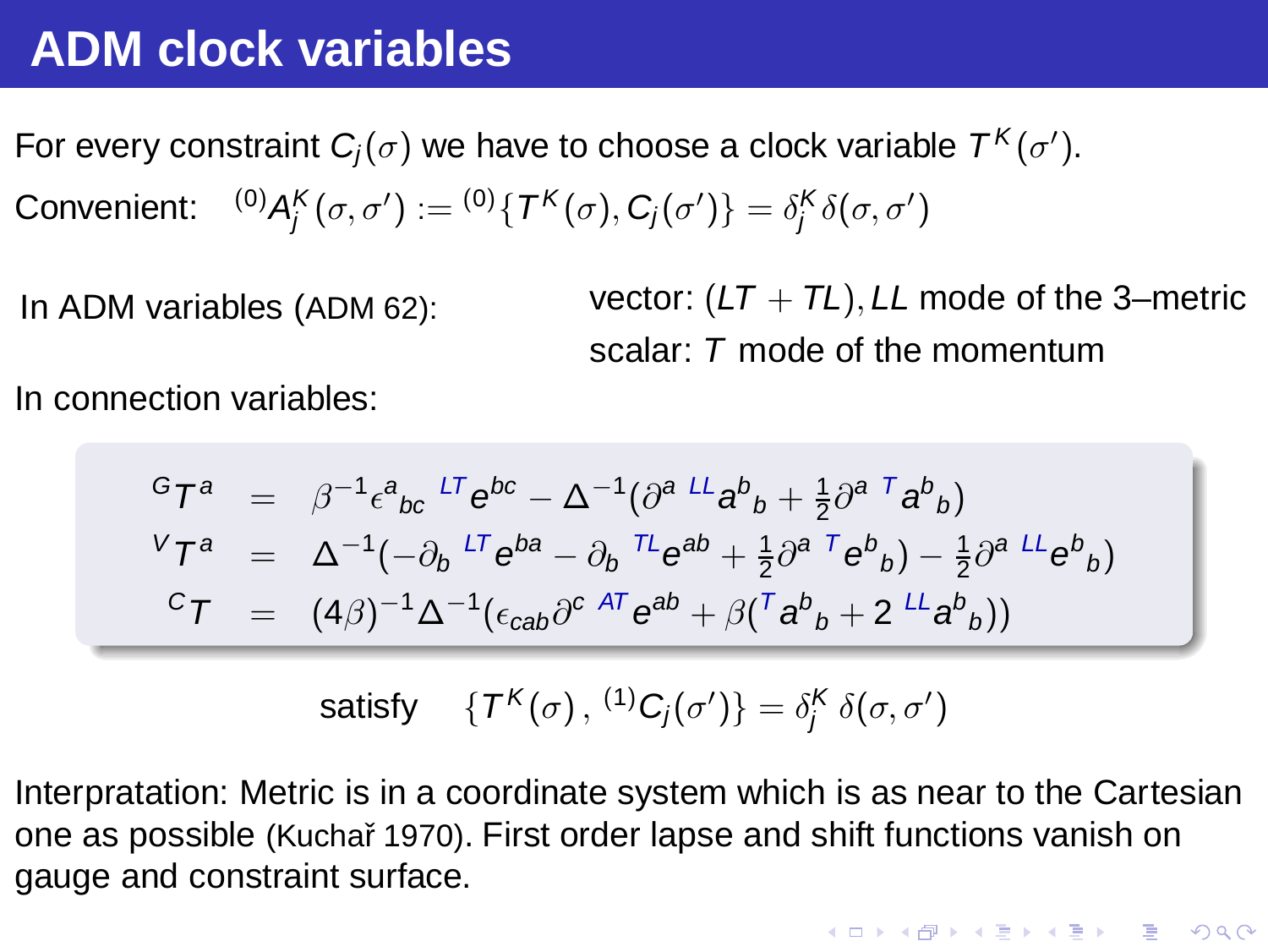Can invert the matrix  $A_j^{\mathcal{K}}(\sigma,\sigma')$  perturbatively to obtain the constraints  $\widetilde{\mathcal{C}}_{\mathcal{K}},$  e.g.

$$
^{(1)}(A^{-1})_{K}^{j}(\sigma,\sigma')=-\delta_{L}^{j}{}^{(1)}A_{K}^{L}(\sigma,\sigma')\delta_{K}^{k}
$$

Furthermore: can iteratively add to the  $\tilde{C}_K$  terms which are at least  $O(C^2)$ , such that the resulting constraints  $\check{C}_\mathcal{K}$  are of the (deparametrized) form

$$
\check{C}_K = {}^{(1)}C_j + {}^{(2+)}\check{H}_j(STT, T^L)
$$

- Both sets of constraints can be used in the series expansion for the complete observables. The deparametrized form is easier to deal with.
- Only finitely many operations necessary to calculate complete observable of order *m* for parameter values  $\tau^{\mathcal{K}}(\sigma) \equiv 0.$
- Can we introduce dynamics? What happens if we change the parameter values  $\tau^{\mathcal{K}}$ ?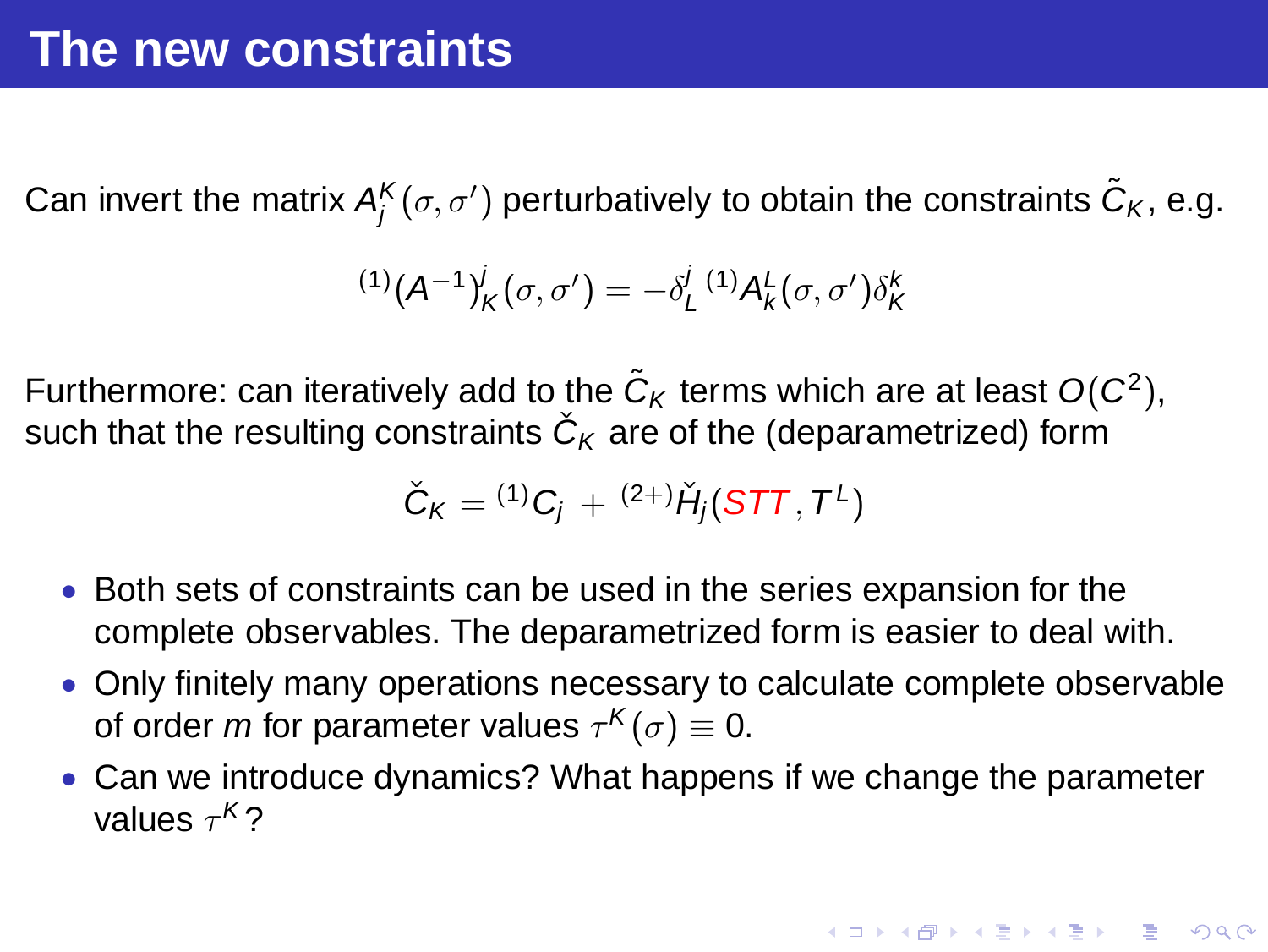# **Asymptotic conditions**

In computing the complete observable terms of the following form appear:

$$
\int_{\Sigma}\{\,\cdot\,,^{(1)}\mathsf{C}_j(\sigma)+\ldots\}\,\delta_{\mathsf{K}}^j\,(\tau^{\mathsf{K}}(\sigma)-\mathsf{T}^{\mathsf{K}}(\sigma))\,\,\mathsf{d}\sigma
$$

 $\Rightarrow$   $\tau^{\mathcal{K}}(\sigma)$  and  $\mathcal{T}^{\mathcal{K}}(\sigma)$  can be understood as smearing functions for the constraints. Have to specify asymptotic conditions (Thiemann 95):

> $\bm{{a}}_{\textit{ab}} \sim r^{-2}$  and odd parity in leading order  $e^{ab} \sim r^{-1}$  and even parity in leading order

The clock variables  $\mathcal{T}^{\mathcal{K}}$  have the correct asymptotic behaviour to be allowed as smearing functions for the constraints (without introducing boundary terms). Choosing  $\tau^0(\sigma)\equiv t$  corresponds to choosing constant lapse: have to add a boundary term to the scalar constraint. This boundary term is equal to the ADM energy and leads to the vanishing of the first order for the integrated scalar constraint.

ADM energy 
$$
\simeq {}^{(2+)}C := \int_{\Sigma} {}^{(2+)}C d\sigma \simeq \int_{\Sigma} \breve{H}_0(\sigma) d\sigma =: \breve{H}_0
$$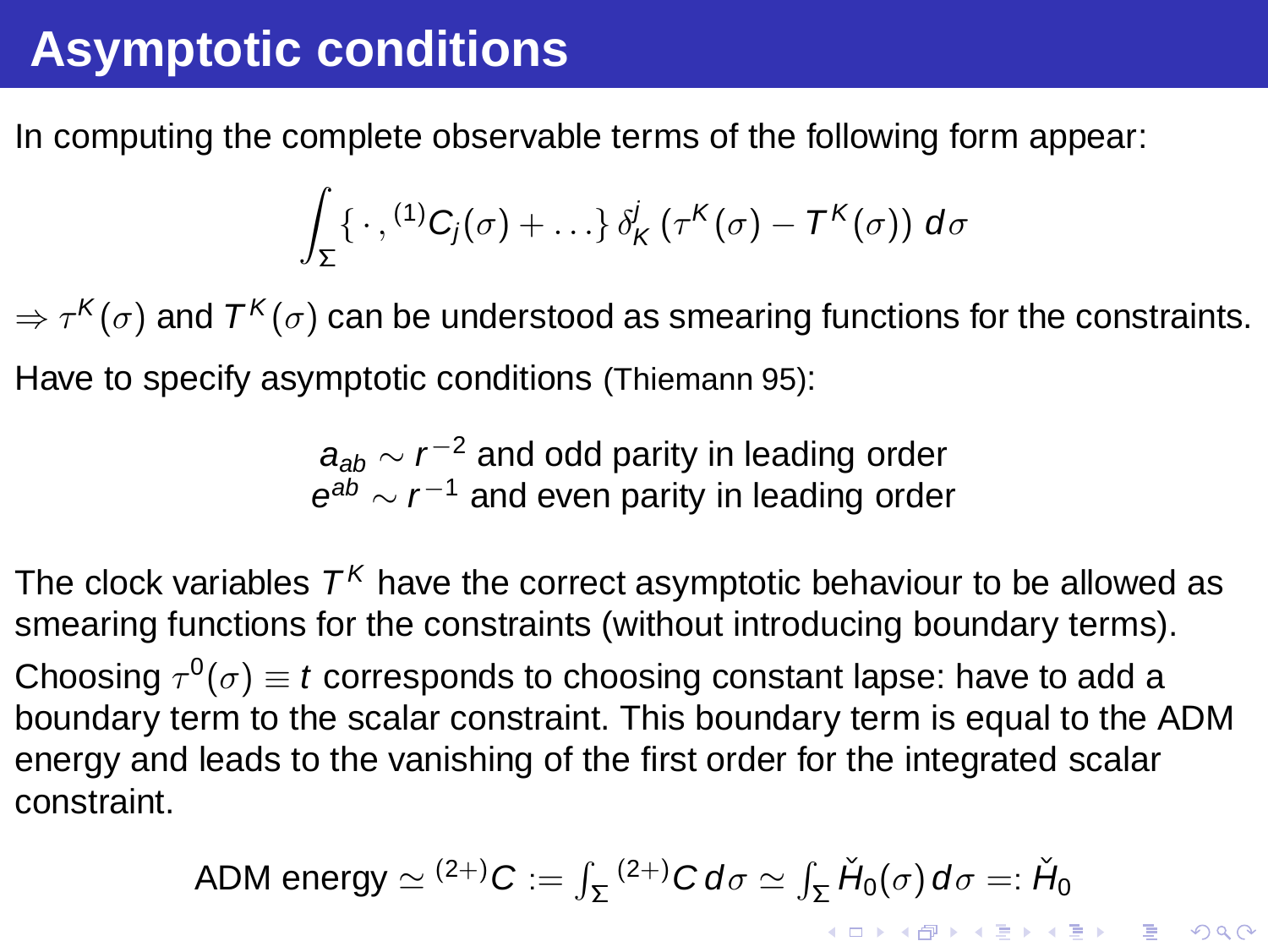## **Dynamics**

Set 
$$
\tau^0(\sigma) \equiv t
$$
 and  $\tau^A(\sigma) \equiv 0$  for  $A \neq 0$  in  $\mathbf{F}_{\left[f; \mathcal{T}\right]}(\tau^K)$ .

Can rewrite the series expansion in two ways:

(a) 
$$
\mathbf{F}_{\left[f;\ \mathcal{T}\right]}(t) \simeq \mathbf{F}_{\left[\alpha_{H_0}^t(f);\ \mathcal{T}\right]}(\tau^K \equiv 0)
$$
 with  $\alpha_{H_0}^t(f) = \sum_{r=0} \frac{t^r}{r!} \{f, H_0[1]\}_r$   
\n(b)  $\mathbf{F}_{\left[f;\ \mathcal{T}\right]}(t) \simeq \alpha_{H_0}^t(\mathbf{F}_{\left[f;\ \mathcal{T}\right]}(\tau^K \equiv 0))$ 

**(a)** easier to calculate with: first evolve f with  $\breve H_0$ , then calculate complete observable (gauge invariant extension); can restrict  $\check H_0(\mathcal{S}TT,T^\mathcal{K})$  to  $\mathcal{S}TT$  modes!  $\Rightarrow$  interpretation in terms of scattering of gravitons **(b)** first calculate complete observable, then evolve with the ADM–Hamiltonian

 $\check H_0 \simeq {}^{(2+)}C$ 

 $\Rightarrow$  our time evolution is generated by the ADM–Hamiltonian and corresponds to time translations at infinity

r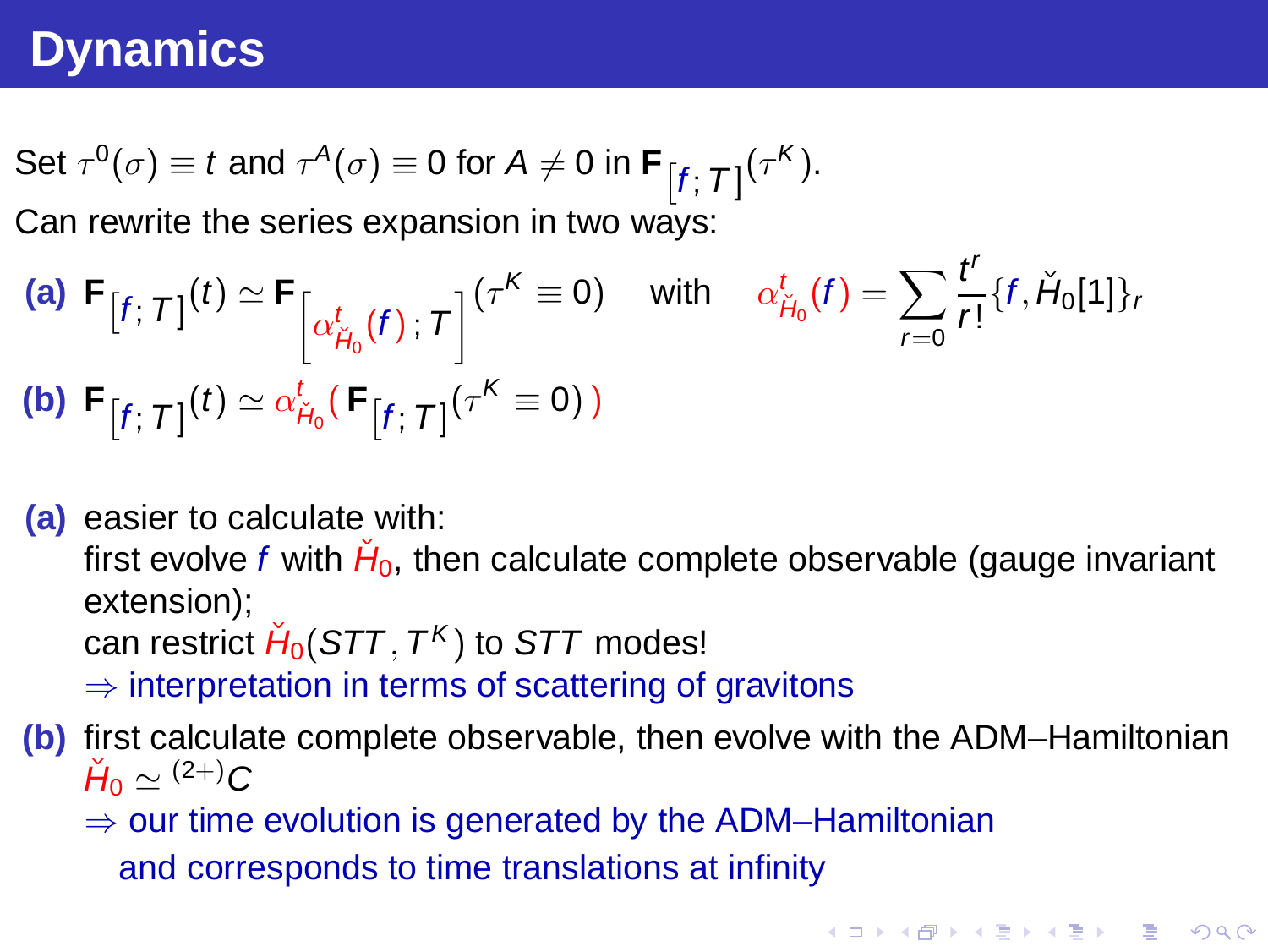## **The second order approximation**

- (1) evolve <sup>(1)</sup>*f* with  $\check{H}_0(\text{STT}, T^K \equiv 0)$  up to second order
- **(2)** calculate complete observable (gauge invariant extension) up to second order;

**(1)** Because  $^{(1)}\check{H}_0 = 0$  we can define the "free" propagator

 $\alpha^t := \alpha_{(2)}^t$ <sub> $\check{H}_0$ </sub>.

The second order time evolution can be written as

$$
{}^{[2]}\alpha_{\breve{H}}^t(f) = \alpha^t(f) + \int_0^t dt' \; \alpha^{t'} \left( \left\{ \alpha^{(t-t')}(f), \, {}^{(3)}\breve{H} \right\} \right)
$$

- $\Rightarrow$  field f propagates  $\rightarrow$  interaction process  $\rightarrow$  resulting fields propagate generalizes to higher order
- **(2)** Calculate gauge invariant extension; for the second order term it is sufficient to calculate the first order complete observables of the two fields involved.

Complete observable of order m associated to f and  $(t, \sigma)$  can be explicitely calculated.

.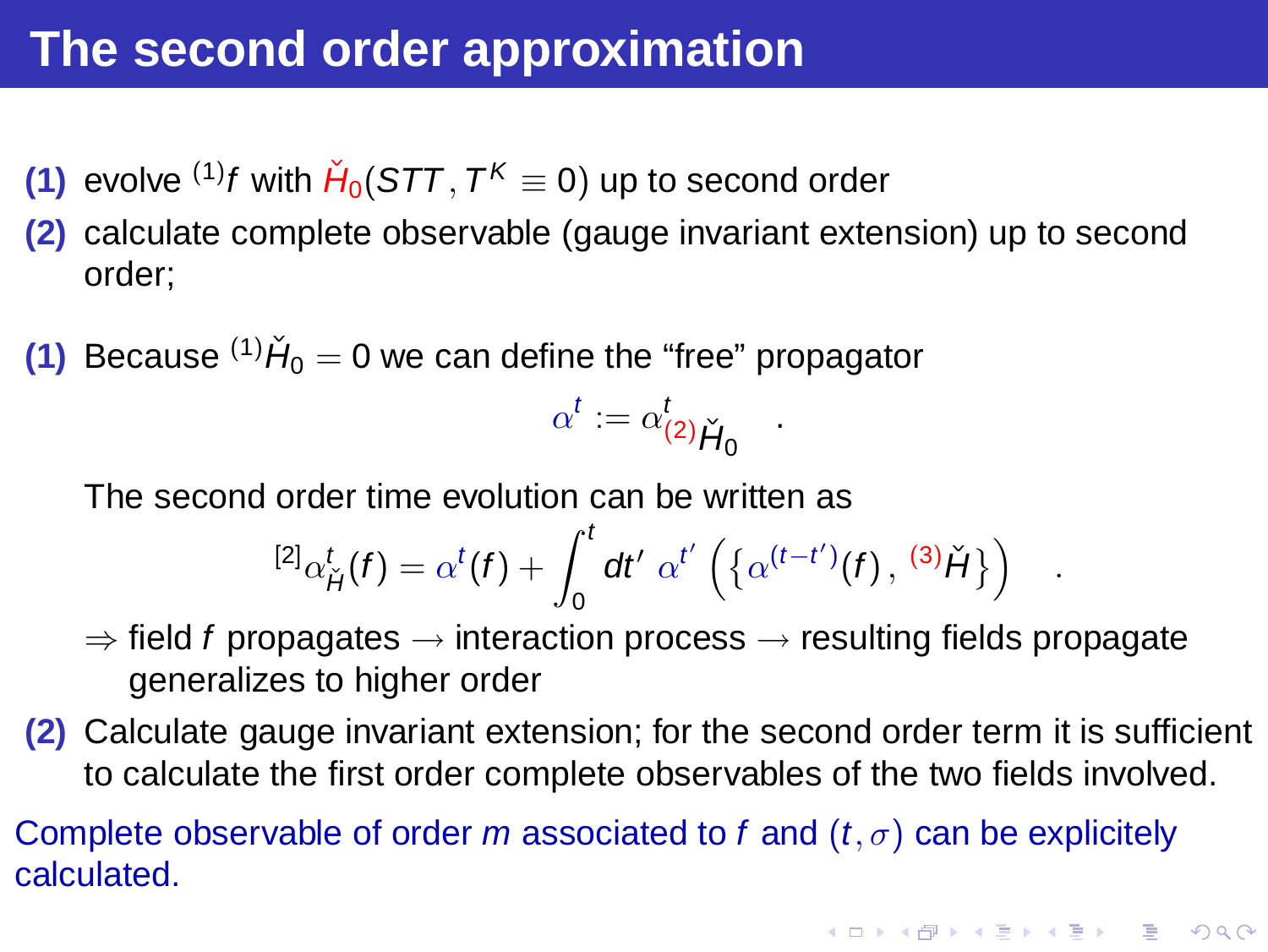$$
^{(2)}\check{H}_{0|STT} = {^{(2)}C_{|STT}}
$$

 $\Rightarrow$  free propagator coincides with propagator in linerized theory/ matter fields on Minkowski

$$
^{(3)}\check{H}_{0|STT} = {^{(3)}C_{|STT}}
$$

 $\Rightarrow$  "scattering" of gravitons or matter fields at gravitons or matter

$$
^{(4)}\check{H}_{0|STT}\neq {}^{(4)}C_{|STT}
$$

will include terms with inverse derivative operator ∆<sup>-1</sup>  $\Rightarrow$  non-local choice of time/ clock variables

 $\check{H}_0$  is not of finite order anymore (as opposed to C)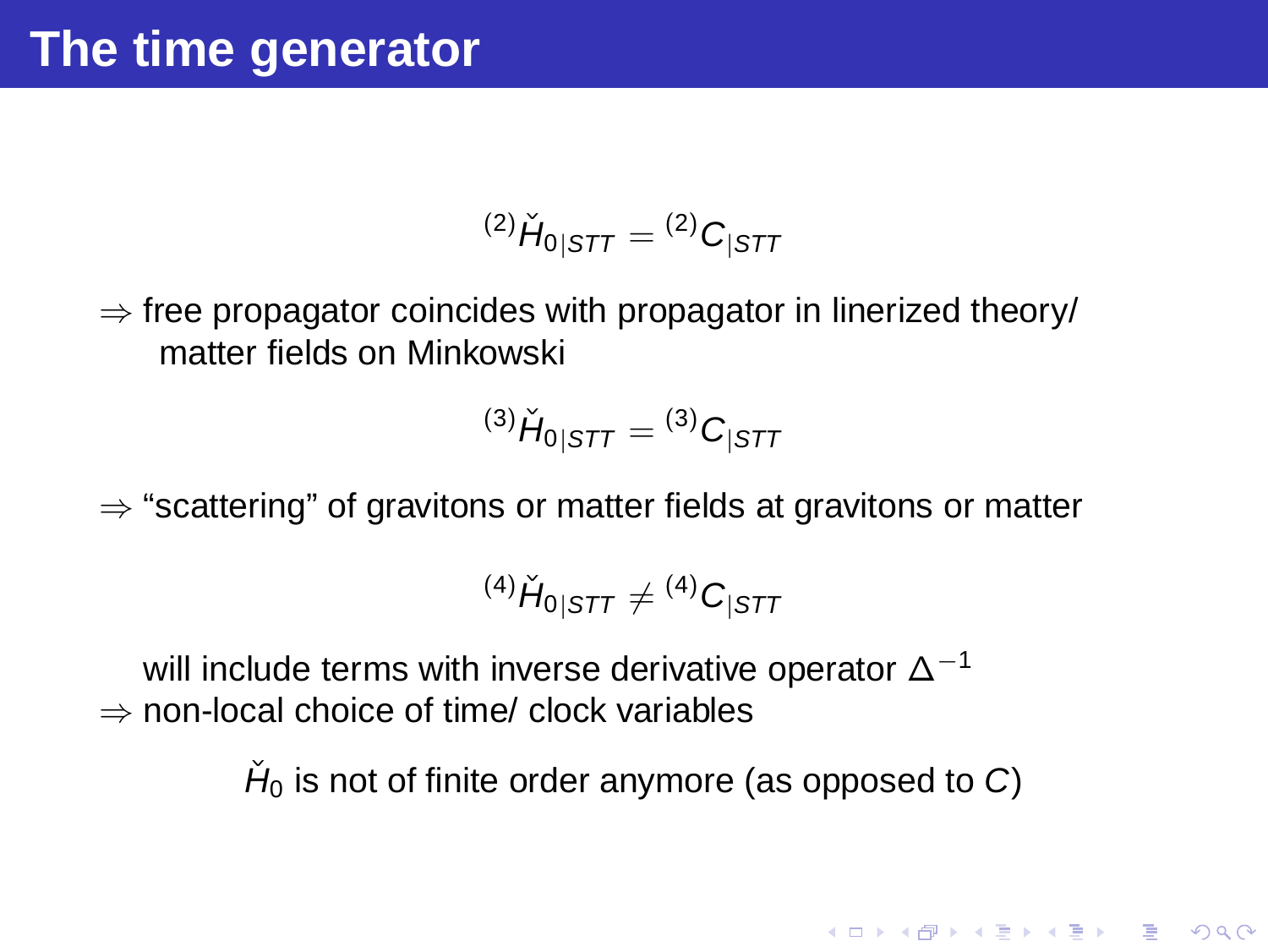## **Gravity coupled to a scalar field**

- complete observables associated to matter field can be understood as expansions in  $\kappa^{1/2}$
- first order complete observable  ${}^{(1)}\mathsf{F}_{[\phi(\sigma);\mathcal{T}^{\mathcal{K}}]}(t)=\phi(t,\sigma)$  coincides with observable of field theory on Minkowski space
- second order complete observable includes (one) scattering between matter field and gravitons: to lowest order propagation of matter field on graviton background
- justifies (up to second order) to work with an effective matter Hamiltonian, where gravitational variables are time dependent but non–dynamical
- Poisson brackets between second order matter fields reflect to lowest order the causality structure of the graviton background
- higher order terms include backreaction but also non–local expressions
- higher order Poisson brackets will be difficult to interprete because of non–local terms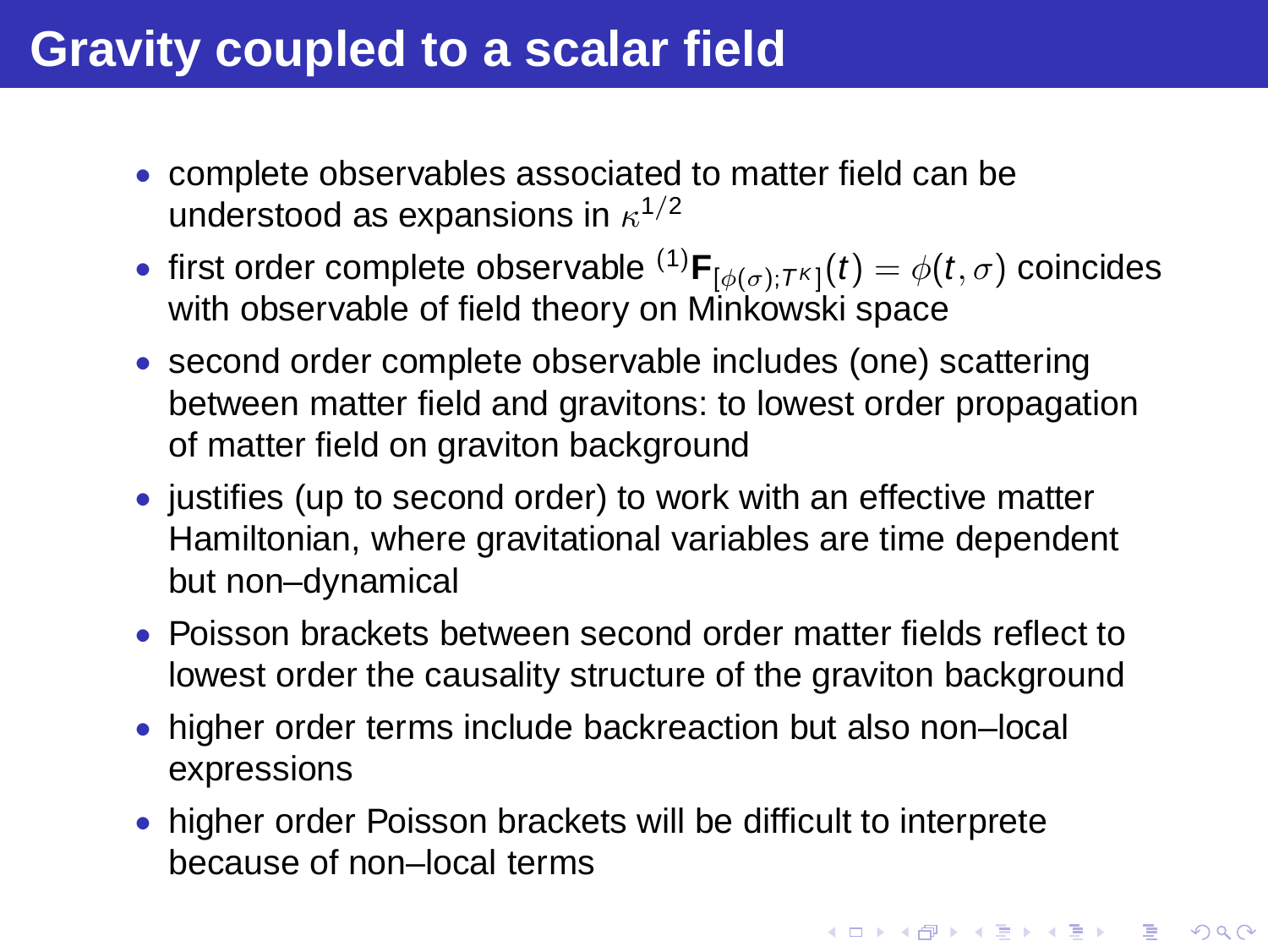## **The second order complete observable**

$$
F_{\phi(\sigma)} \cdot \tau \cdot f(t) \approx
$$
\n
$$
\int_{\Sigma} S(t, \sigma; 0, \sigma') \pi(\sigma') + S'(t, \sigma; 0, \sigma') \phi(\sigma') d\sigma' -
$$
\n
$$
\int_{\Sigma} S(t, \sigma; 0, \sigma') \partial_b(\pi V') \sigma'(t) + S'(t, \sigma; 0, \sigma') (\partial_b \phi)(\sigma') V' \sigma'(t) d\sigma' -
$$
\n
$$
\int_{\Sigma} S(t, \sigma; 0, \sigma') (\partial_a(\partial^a \phi^c \tau)(\sigma') - m^2 \phi(\sigma')^c \tau(\sigma')) +
$$
\n
$$
S'(t, \sigma; 0, \sigma') \pi(\sigma')^c \tau(\sigma') d\sigma' +
$$
\n
$$
\int_0^t dt' \int_{\Sigma} d\sigma' 2S(t - t', \sigma; 0, \sigma') \times
$$
\n
$$
\int_{\Sigma} G'^{ab}_{cd}(t', \sigma'; 0, \sigma'')^{STT} a^{cd}(\sigma'') + G''^{ab}_{cd}(t', \sigma'; 0, \sigma'')^{STT} e^{cd}(\sigma'') d\sigma'' \times
$$
\n
$$
\partial_a^{\sigma'} \partial_b^{\sigma'} \int_{\Sigma} S(t', \sigma'; 0, \sigma''') \pi(\sigma''') + S'(t', \sigma'; 0, \sigma''') \phi(\sigma''') d\sigma''
$$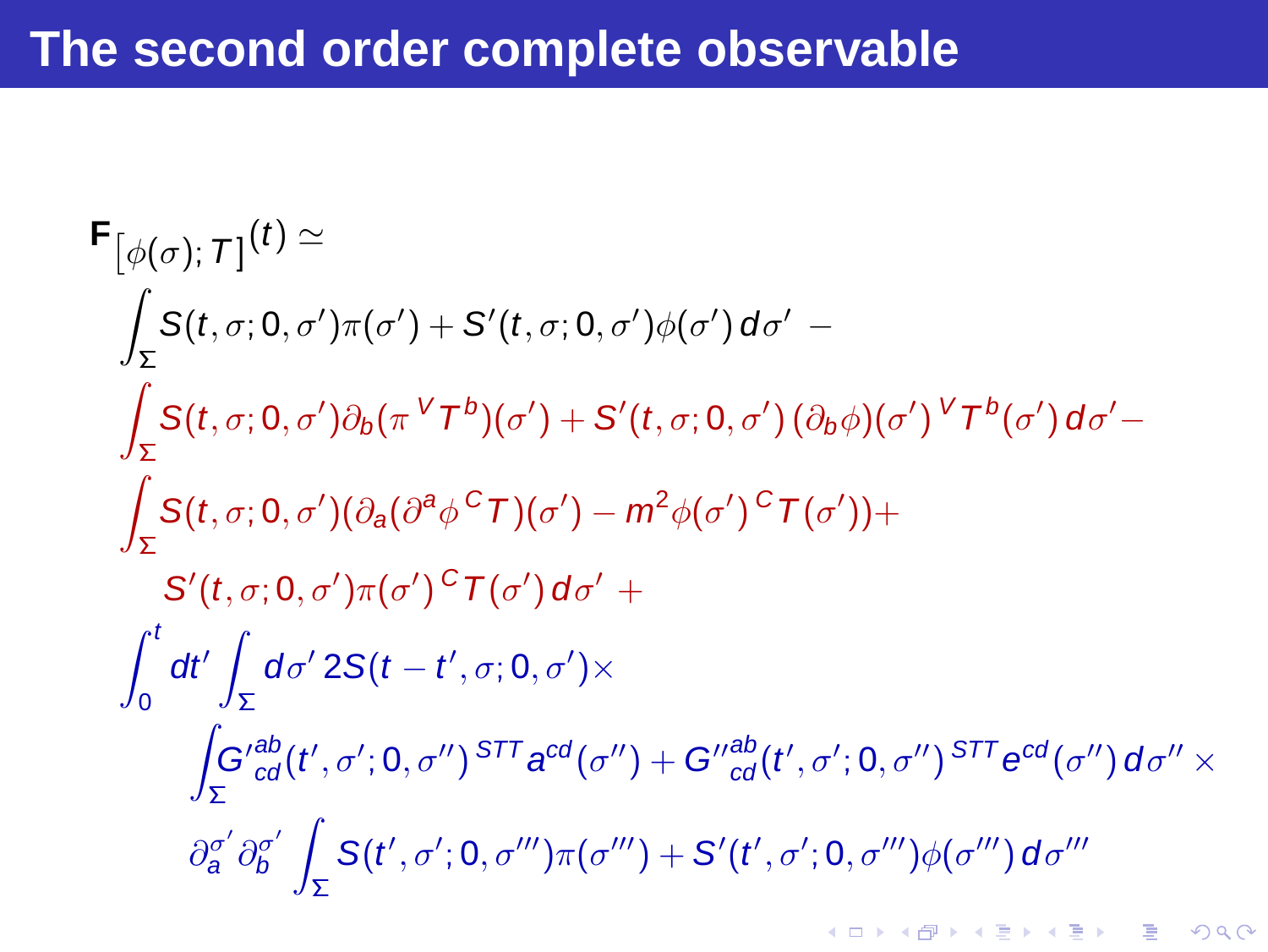How does the choice of clock variables matter? Consider influence on the "space–time algebra": commutators between fields at different space–time points.

(A) Choose scalar fields as clock variables:

- expect local behaviour of space–time commutators
- commutator has a correction term  $\sim$  energy of the field observed/energy of the clock field
- energy of the clock field cannot be made arbitrary large because of back reaction/ black hole formation
- fundamental restriction on observables? (Giddings, Marolf, Hartle 05)

(B) Choose ADM clocks:

- correction term for the commutator scales in the same way as backreaction terms
- $\kappa \to 0$  gives the commutators of field theory on flat background
- however non–local behaviour for third order expected